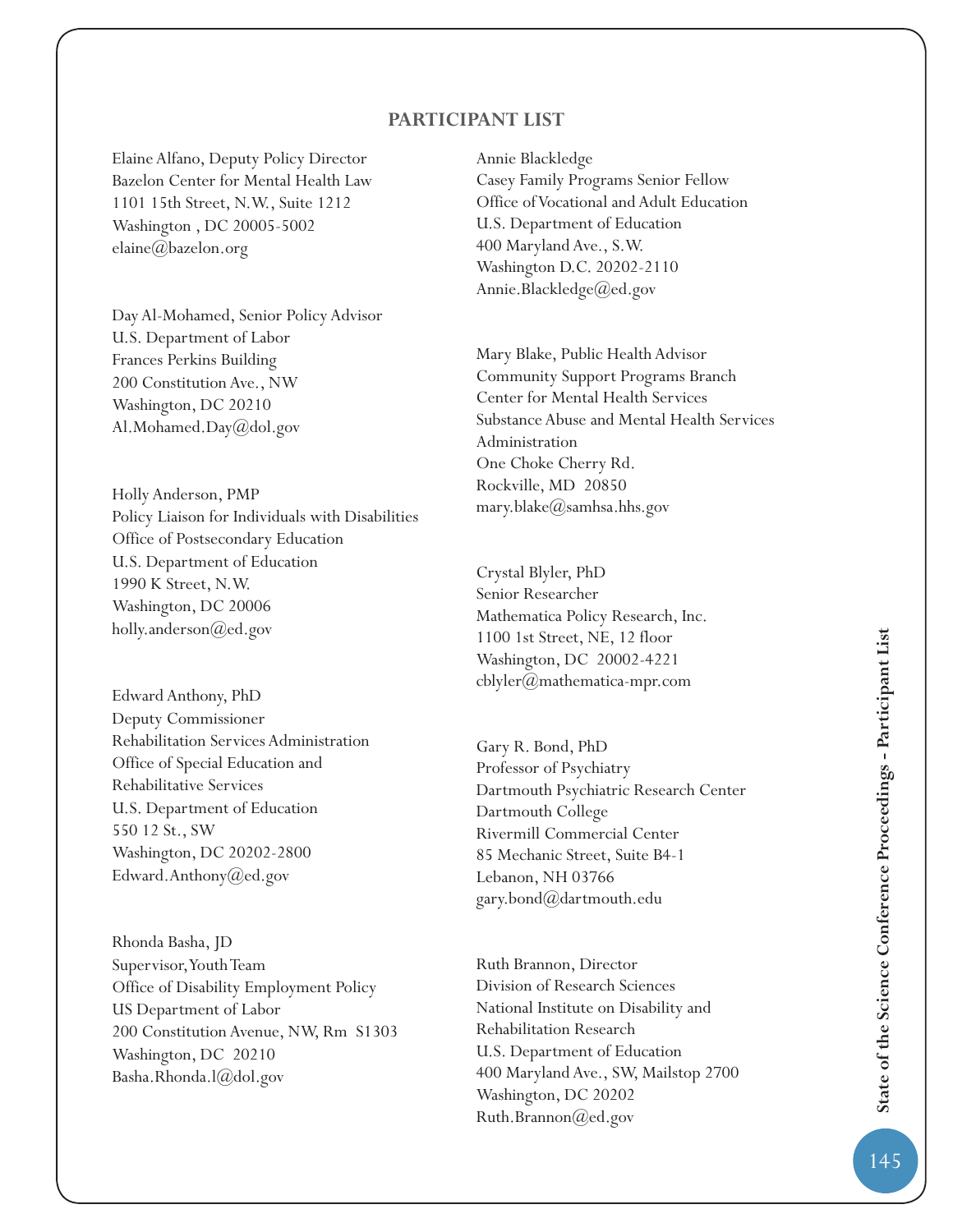Lacy Kendrick Burk, MS, MBA Executive Director Youth M.O.V.E. National 900 Beverly Hills Dr., #1406 Hattiesburg, MS 39401 lacykendrick@gmail.com

Leslie J. Caplan, PhD Rehabilitation Program Specialist National Institute on Disability and Rehabilitation Research U.S. Department of Education 400 Maryland Avenue SW Washington, DC 20202-2700 Leslie.Caplan@ed.gov

 Randee Chafkin, Senior Program Specialist Division of National Programs, Tools and Technical Assistance Employment and Training Administration Disabilities 4763 Chicago Bay Rd Program US Department of Labor 200 Constitution Ave., N.W. Room S-4203 Washington, D.C. 20210 chafkin.randee@dol.gov

Okori Christopher, MS Research Associate American Institutes for Research 1000 Thomas Jefferson St., NW Washington, DC 20007 ochristopher@air.org

Judith A. Cook, PhD Professor of Psychiatry Director, Center on Mental Health Services Research and Policy Department of Psychiatry University of Illinois at Chicago 1601 West Taylor Street (M/C 912) Chicago, IL 60612 cook@ripco.com

Amanda Costa, AA Project Assistant, Transitions RTC Center for Mental Health Services Department of Psychiatry University of Massachusetts Medical School 55 Lake Avenue N. Worcester, MA 01655 amanda.costa@umassmed.edu

Mark A. Courtney, PhD Professor School of Social Service Administration University of Chicago 969 East 60th Street Chicago, IL 60637 markc@uchicago.edu

Shannon CrossBear Strongheart Resource Development PO Box 214 Hovland, MN 55606 scrossbear@centurytel.net

Maryann Davis, PhD Director, Transitions RTC Research Associate Professor Center for Mental Health Services Research Department of Psychiatry University of Massachusetts Medical School 55 Lake Avenue N. - Worcester, MA 01655 maryann.davis@umassmed.edu

Jonathan Delman, PhD, JD, MPH Research Assistant Professor Associate Director of Participatory Action Research - Transitions RTC Director, Program for Recovery Research Center for Mental Health Services Research University of Massachusetts Medical School 55 Lake Avenue N. Worcester, MA 01655 jonathan.delman@umassmed.edu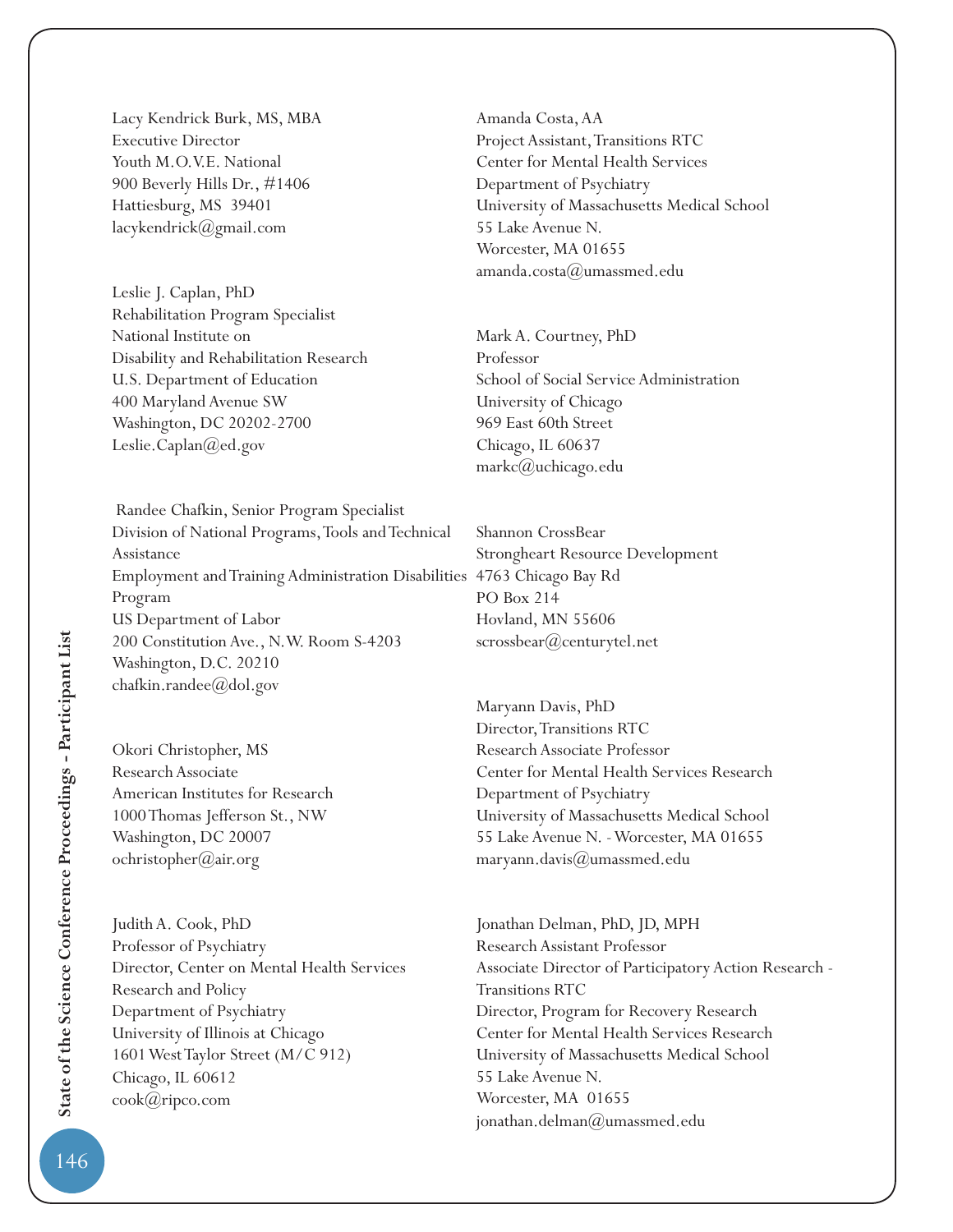Paolo del Vecchio, Director Center for Mental Health Services Substance Abuse and Mental Health Services Administration 1 Choke Cherry Road, Rm. 6-1057 Rockville, MD 20857 paolo.delvecchio@samhsa.hhs.gov

Ann Deschamps, EdD Senior Research Associate TransCen, Inc. 401 N. Washington Street, Suite 450 Rockville, MD 20850 adeschamps@transcen.org

Tania Duperoy, BA Project Assistant, Transitions RTC Center for Mental Health Services Department of Psychiatry University of Massachusetts Medical School 55 Lake Avenue N. - Worcester, MA 01655 tania.duperoy@umassmed.edu

Marsha Langer Ellison, PhD Associate Director of Knowledge Translation, Transitions RTC Research Assistant Professor Center for Mental Health Services Research Department of Psychiatry University of Massachusetts Medical School 55 Lake Avenue N. - Worcester, MA 01655 marsha.ellison@umassmed.edu

Marianne Farkas, ScD Co-Principal Investigator Rehabilitation Research and Training Center on Improved Employment Outcomes for Individuals with Psychiatric Disabilities Director of Training Center for Psychiatric Rehabilitation Boston University 940 Commonwealth Avenue West Boston, MA 02215 mfarkas@bu.edu

Rebecca Flatow, JD, MSSW Public Health Analyst Substance Abuse and Mental Health Services Administration US Department of Health and Human Services 1 Choke Cherry Road - Room 8-1122 Rockville, MD 20857 Rebecca.Flatow@samhsa.hhs.gov

Effie R. George, PhD Health Policy Analyst Disabled and Elderly Health Programs Group Centers for Medicare & Medicaid Services 7500 Security Boulevard – S2-14-26 Baltimore, MD 21244 effie.george@cms.hhs.gov

Simon G. Gonsoulin, MEd Principal Research Analyst Project Director, NDTAC Juvenile Justice Resource Specialist, TA Partnership American Institutes for Research Division of Education, Human Development and the **Workforce** 1000 Thomas Jefferson St., NW Washington, DC 20007 SGonsoulin@air.org

Melanie Green, Provider Network Analyst Southwest Washington Behavioral Health PO Box 664 Vancouver, WA 98666 Melanie.green@swbh.org

Lauren Grimes, Trainer/Youth Coordinator On Our Own Maryland 1521 S Edgewood St., Suite C Baltimore, MD 21227 Lauren@onourownmd.org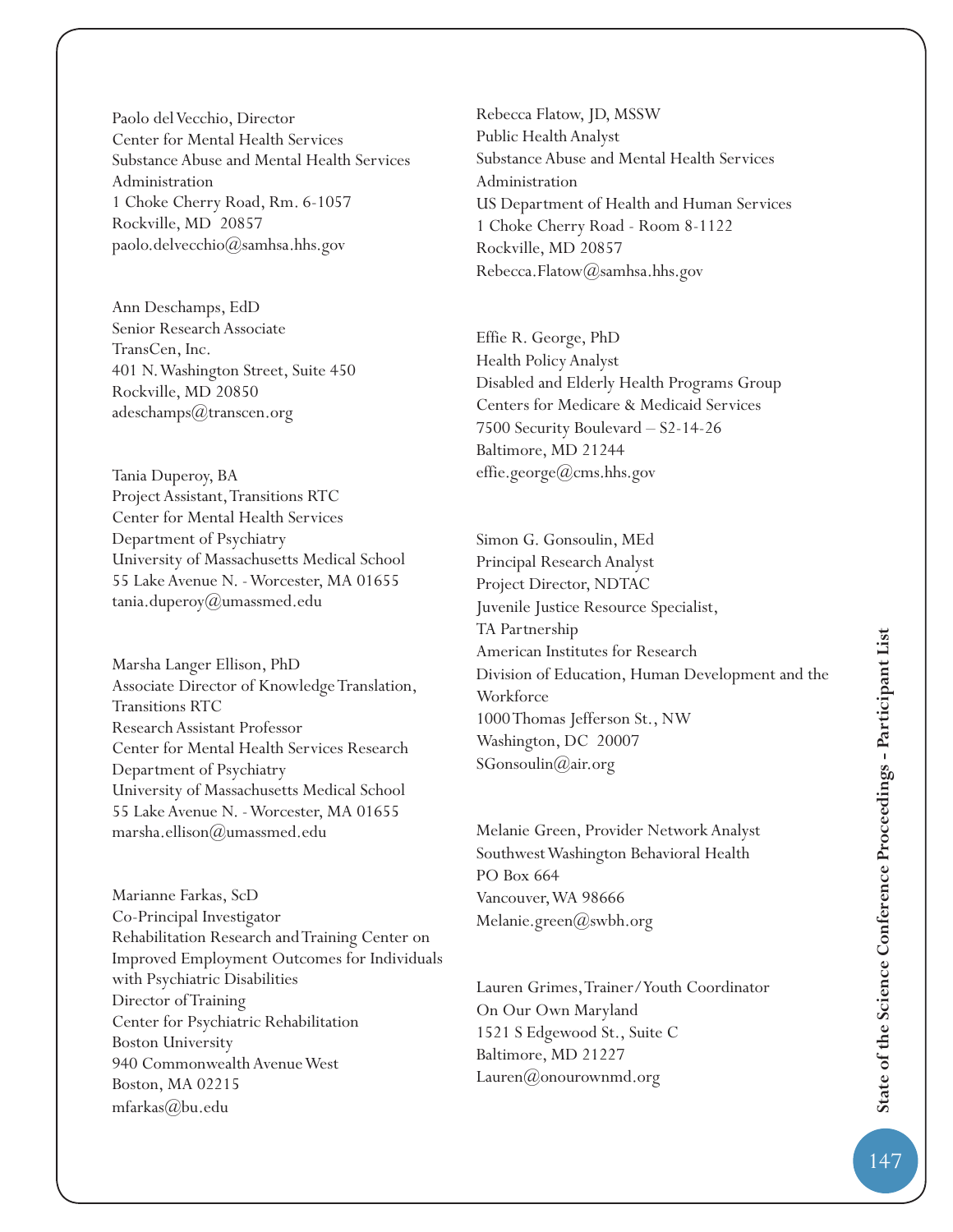Andrea S. Guest, Director Delaware Division of Vocational Rehabilitation 4425 North Market St. Wilmington, DE 19802 Andrea.Guest@state.ma.us

Darcy Gruttadaro, JD Director, NAMI Child & Adolescent Center Associate Director, Statewide Family Network TA Center 3803 N. Fairfax Dr., Suite 100 Arlington, MA 22203 darcy@nami.org

Vivian H. Jackson, PhD Senior Policy Associate Georgetown University Center for Child and Human Development P.O. Box 571485 Washington, DC 20057 vhj@georgetown.edu

Denise Juliano-Bult, MSW Chief, Systems Research and Disparities in Mental Health Services Research Programs Division of Services and Intervention Research National Institute of Mental Health 6001 Executive Blvd., RM 7144 - MSC 9631 Bethesda, MD 20892-9631 djuliano@mail.nih.gov

Teresa King, BBA Training & TA Family Specialist Georgetown University National TA Center for Child & Human Development National Federation of Families for Children's Mental Associate Director of Research, Transitions RTC Health Washington, DC 15668 tking@ffcmh.org

Nancy Koroloff, PhD Interim Dean School of Social Work Portland State University PO Box 751 Portland, OR 97207 koroloff@pdx.edu

Krista Kutash, PhD Professor Emeritus Department of Child & Family Studies Florida Mental Health Institute University of South Florida 13301 Bruce B. Downs Boulevard Tampa, Florida 33612 Kutash(*a*)usf.edu

Janet LaBreck, Commissioner Rehabilitation Services Administration Office of Special Education and Rehabilitative Services US Department of Education 550 12th St., SW Washington, DC 20202 Janet.LaBreck@ed.gov

K. Charlie Lakin, PhD Director, National Institute on Disability and Rehabilitation Research U.S. Department of Education 400 Maryland Ave., SW, Mailstop 2700 Washington, DC 20202 Charlie.Lakin@ed.gov

Chuck Lidz, PhD Research Professor Center for Mental Health Services Research Department of Psychiatry University of Massachusetts Medical School 55 Lake Avenue N. - Worcester, MA 01655 chuck.lidz@umassmed.edu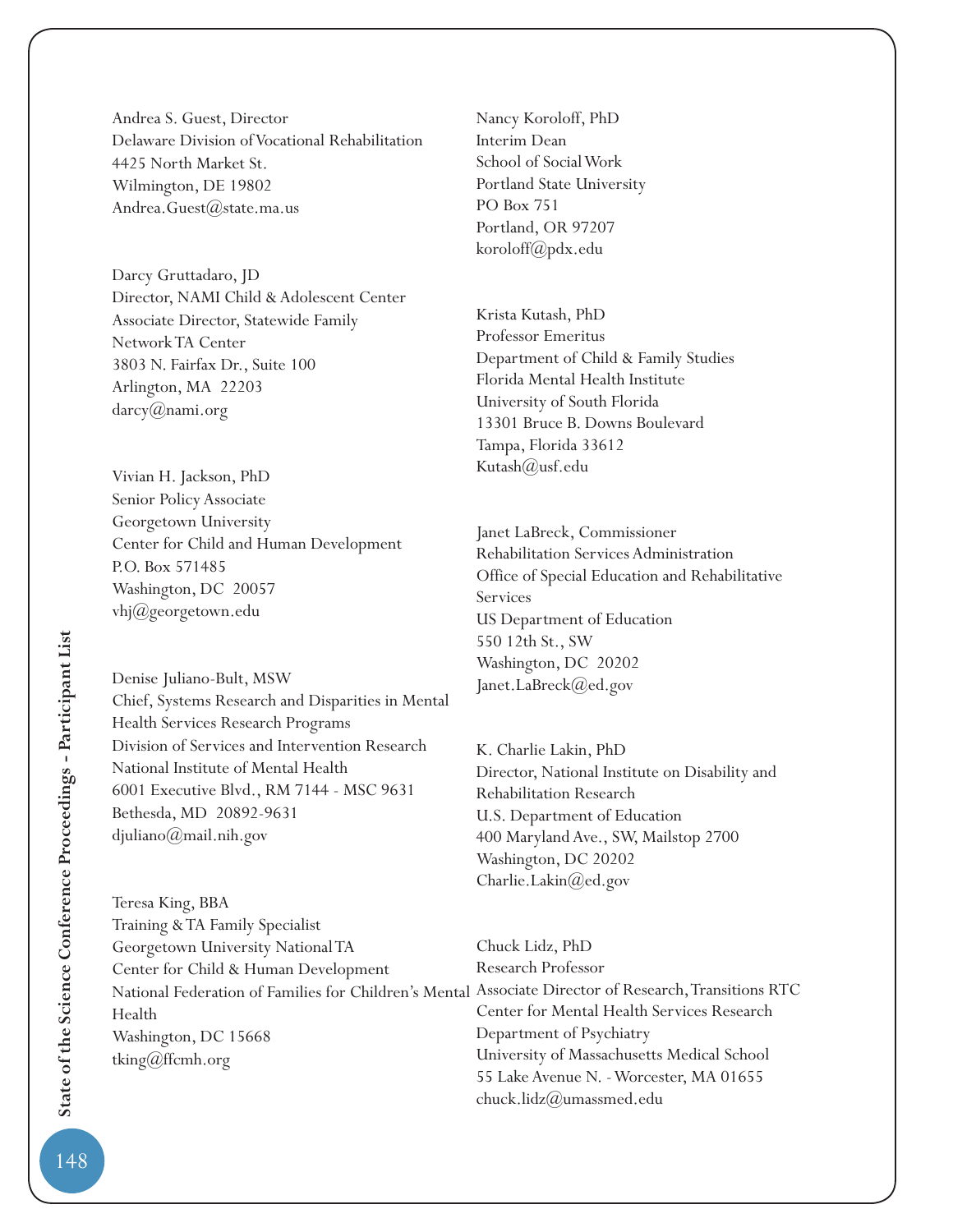Eric Lulow Public Health Advisor Center for Mental Health Services Substance Abuse and Mental Health Services Administration 1 Choke Cherry Road Rockville, MD 20857 Eric.Lulow@samhsa.hhs.gov

Peggy Lyons, Admin. Asst., Transitions RTC Center for Mental Health Services Research Department of Psychiatry University of Massachusetts Medical School 55 Lake Avenue N. -Worcester, MA 01655 margaret.lyons@umassmed.edu

Marie Mann MD, MPH Medical Officer Maternal and Child Health Bureau Health Resources and Services Administration 5600 Fishers Lane, 13-61 Rockville, MD 20857 mmann@hrsa.gov

Joseph Marrone, MEd Senior Program Manager, Public Policy Institute of Community Inclusion School of Global Inclusion and Social Development University of Massachusetts - Boston Northwest Office at: 4517 NE Cesar Chavez Blvd Portland, OR 97211-8124 joseph.marrone@gmail.com

Kim Mueser, PhD Executive Director Center for Psychiatric Rehabilitation Boston University 940 Commonwealth Avenue West Boston, MA 02215 mueser@bu.edu

Mariquita G. Mullan, MPH, PhD Director, Division of Public Health and Interdisciplinary Education Bureau of Health Professions Health Resources and Services Administration Parklawn 9C-26 5600 Fishers Lane Rockville, MD 20857 mmullan $(\omega)$ hrs.gov

Michelle Mullen-Gonzalez, MS, CRC, CPRP Assistant Professor Department of Psychiatric Rehabilitation and Counseling Professions Rutgers University 1776 Raritan Road Scotch Plains, NJ 07076 mullenmi@umdnj.edu

Trina W. Osher, President Huff Osher Consulting, Inc 8025 Glenside Drive Takoma Park, MD 20912 tosher3@comcast.net

Joyce Pfenning, PhD Program Specialist Administration for Children & Families 1250 Maryland Avenue SW, Suite 8158 Washington, DC 20024 joyce.pfennig@acf.hhs.org

Melissa Rael, MPA RN BSN Captain-U.S. Public Health Service Senior Program Management Officer SAMHSA/CSAT/DSI/TPB 1 Choke Cherry Road - Rm. 5-1138 Rockville, MD 20857 Melissa.Rael@samhsa.hhs.gov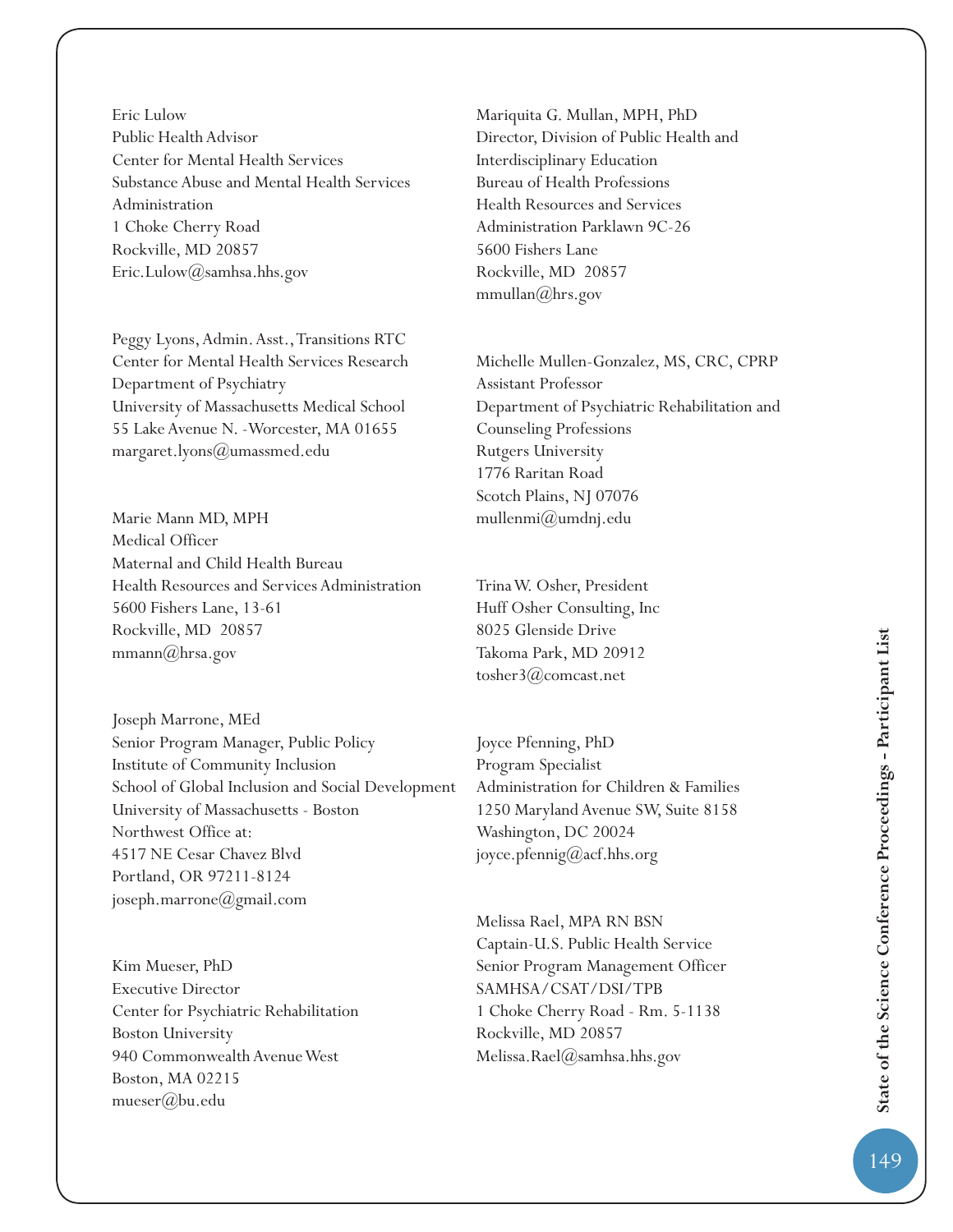Stephanie Rapp, Program Manager Office of Juvenile Justice & Delinquency Prevention Department of Justice 810 7th Street, NW Washington DC, 20530 stephanie.rapp $(\omega)$ usdoj.gov

Steven Reeder, Director Office of Adult Services Maryland Department of Health and Mental Hygiene Mental Hygiene Administration Spring Grove Hospital Center Mitchell Building 55 Wade Avenue Catonsville, MD 21228 steven.reeder@maryland.gov

E. Sally Rogers, ScD Director of Research and Research Associate Professor Center for Psychiatric Rehabilitation Boston University 940 Commonwealth Avenue West Boston, MA 02215 erogers@bu.edu

Kathryn A. Sabella, MA Project Director, Transitions RTC Center for Mental Health Services Research Department of Psychiatry University of Massachusetts Medical School 55 Lake Avenue N. Worcester, MA 01655 kathryn.sabella@umassmed.edu

Mark Salzer, PhD Chair, Department of Rehabilitation Sciences Temple University 1700 N Broad Street, Suite 304 Philadelphia, PA 19122 Mark.salzer@temple.edu

Jennifer Sheehy, Deputy Assistant Secretary Office of Disability Employment Policy U.S. Department of Labor Frances Perkins Building 200 Constitution Ave. NW Washington, DC 20210 Sheehy.jennifer.c@dol.gov

Ashli J. Sheidow, PhD Associate Professor of Psychiatry and Behavioral Sciences Family Services Research Center Medical University of South Carolina 176 Croghan Spur Road, Suite 104 Charleston, SC 29407 sheidoaj@musc.edu

Lisa M. Smith, BS Research Coordinator Transitions RTC Center for Mental Health Services Research Department of Psychiatry University of Massachusetts Medical School 55 Lake Avenue N. Worcester, MA 01655 lisa.smith2@umassmed.edu

Diane Sondheimer, MSN, MPH, CPNP Deputy Chief Child, Adolescent and Family Branch Division of Service and Systems Improvement Center for Mental Health Services Substance Abuse and Mental Health Services Administration 1 Choke Cherry Road - Room 6-1043 Rockville, MD 20857 diane.sondheimer@samhsa.hhs.gov

Sandra A. Spencer, Executive Director National Federation of Families for Children's Mental Health 9605 Medical Center Drive, Suite 280 Rockville, MD 20850 sspencer(*a*)ffcmh.org 240-403-1901